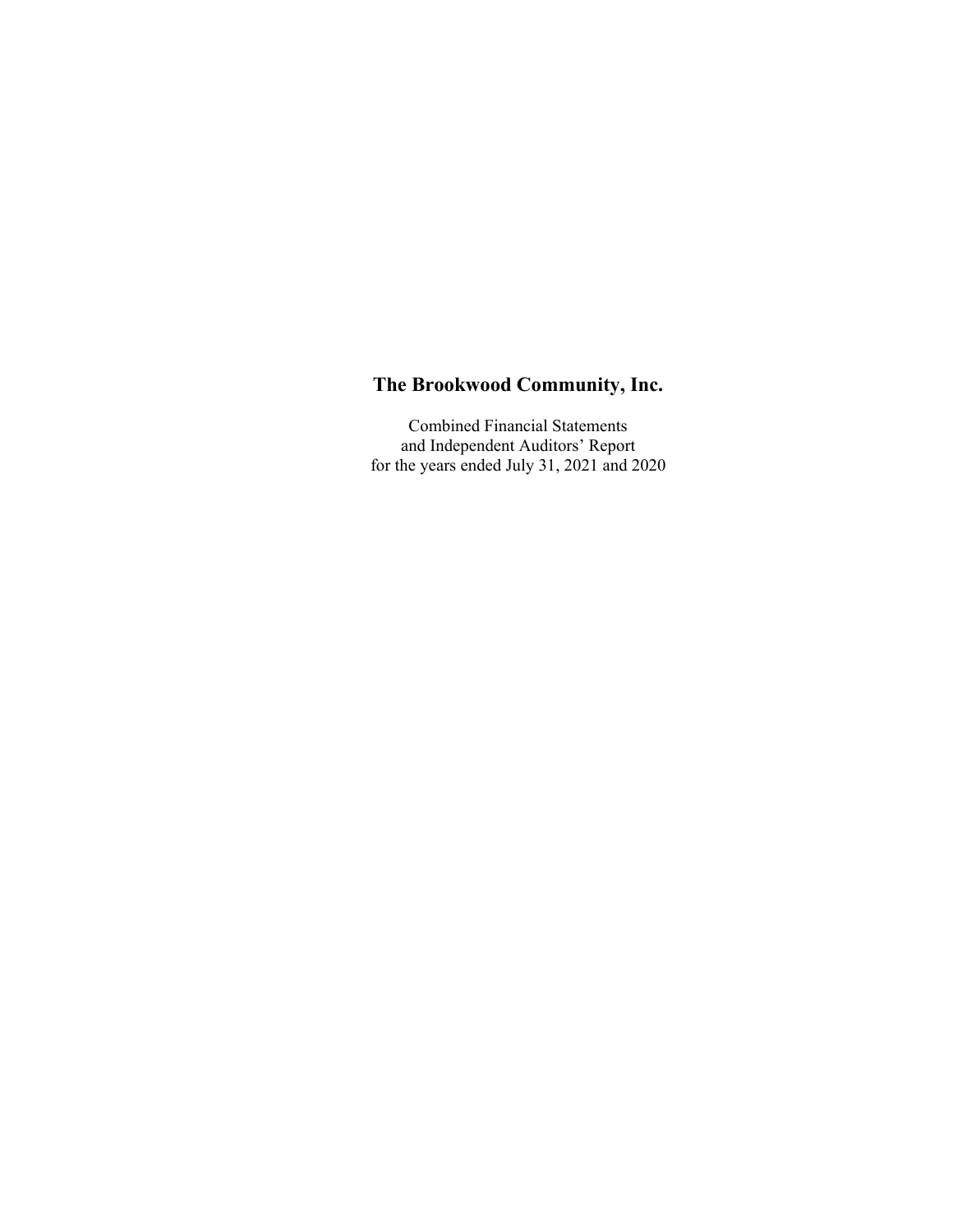|                                                                                   | Page |
|-----------------------------------------------------------------------------------|------|
| <b>Independent Auditors' Report</b>                                               | 1    |
| <b>Financial Statements:</b>                                                      |      |
| Combined Statements of Financial Position as of July 31, 2021 and 2020            | 2    |
| Combined Statement of Activities for the year ended July 31, 2021                 | 3    |
| Combined Statement of Activities for the year ended July 31, 2020                 | 4    |
| Combined Statement of Functional Expenses for the year ended July 31, 2021        | 5    |
| Combined Statement of Functional Expenses for the year ended July 31, 2020        | 6    |
| Combined Statements of Cash Flows for the years ended July 31, 2021 and 2020      | 7    |
| Notes to Combined Financial Statements for the years ended July 31, 2021 and 2020 | 8    |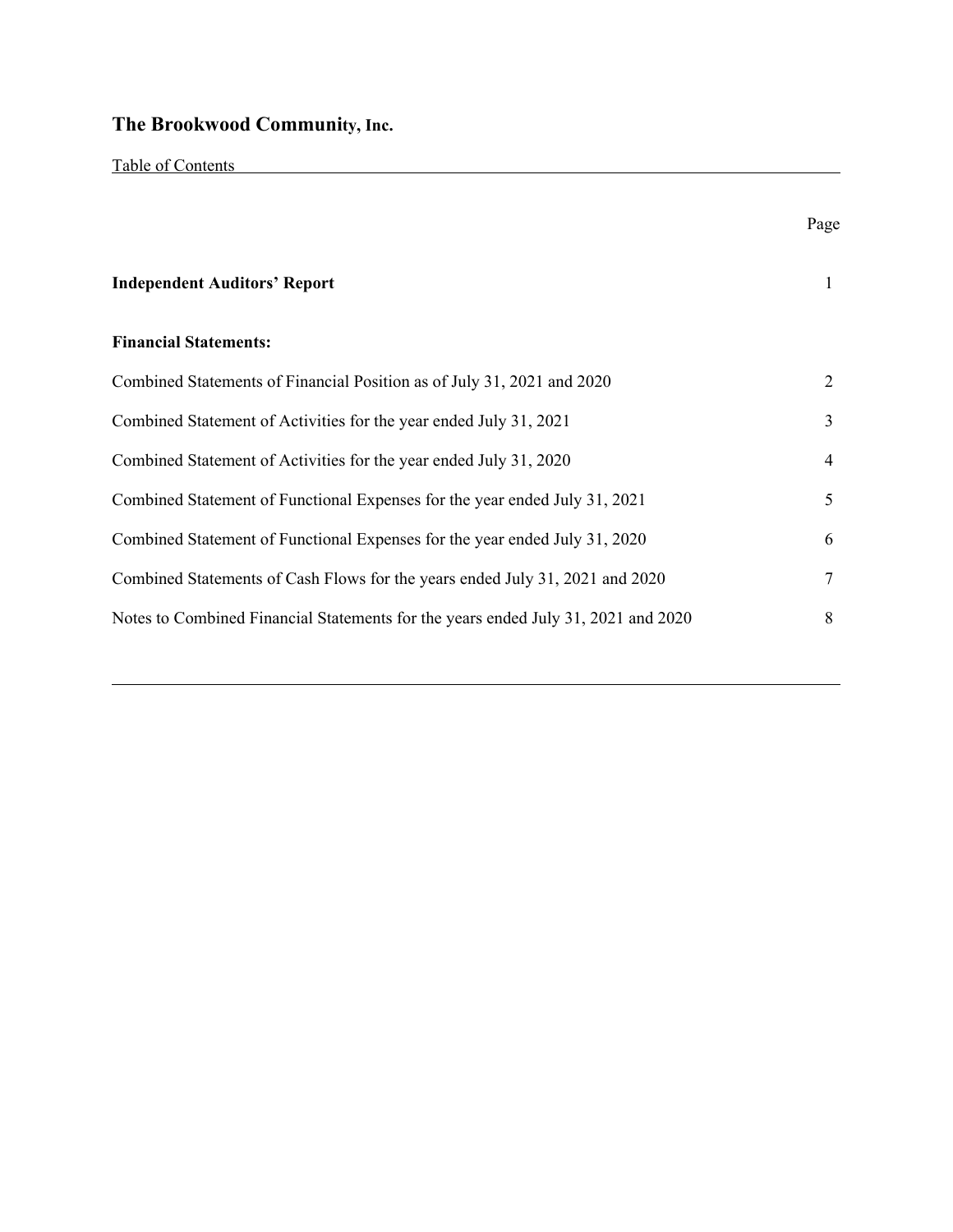

#### **Independent Auditors' Report**

To the Board of Directors of Briarwood-Brookwood, Inc.:

We have audited the accompanying financial statements of The Brookwood Community, Inc. (formally Briarwood-Brookwood, Inc.) and affiliate, which comprise the combined statements of financial position as of July 31, 2021 and 2020 and the related combined statements of activities, of functional expenses, and of cash flows for the years then ended, and the related notes to the financial statements.

**Management's Responsibility for the Financial Statements –** Management is responsible for the preparation and fair presentation of these financial statements in accordance with accounting principles generally accepted in the United States of America; this includes the design, implementation, and maintenance of internal control relevant to the preparation and fair presentation of financial statements that are free from material misstatement, whether due to fraud or error.

**Auditors' Responsibility –** Our responsibility is to express an opinion on these financial statements based on our audits. We conducted our audits in accordance with auditing standards generally accepted in the United States of America. Those standards require that we plan and perform our audits to obtain reasonable assurance about whether the financial statements are free from material misstatement.

An audit involves performing procedures to obtain audit evidence about the amounts and disclosures in the financial statements. The procedures selected depend on the auditors' judgment, including the assessment of the risks of material misstatement of the financial statements, whether due to fraud or error. In making those risk assessments, the auditor considers internal control relevant to the entity's preparation and fair presentation of the financial statements in order to design audit procedures that are appropriate in the circumstances, but not for the purpose of expressing an opinion on the effectiveness of the entity's internal control. Accordingly, we express no such opinion. An audit also includes evaluating the appropriateness of accounting policies used and the reasonableness of significant accounting estimates made by management, as well as evaluating the overall presentation of the financial statements.

We believe that the audit evidence we have obtained is sufficient and appropriate to provide a basis for our audit opinion.

**Opinion –** In our opinion, the financial statements referred to above present fairly, in all material respects, the combined financial position of The Brookwood Community, Inc. and affiliate as of July 31, 2021 and 2020 and the changes in their net assets and their cash flows for the years then ended in accordance with accounting principles generally accepted in the United States of America.

Blazek & Vetterling

April 25, 2022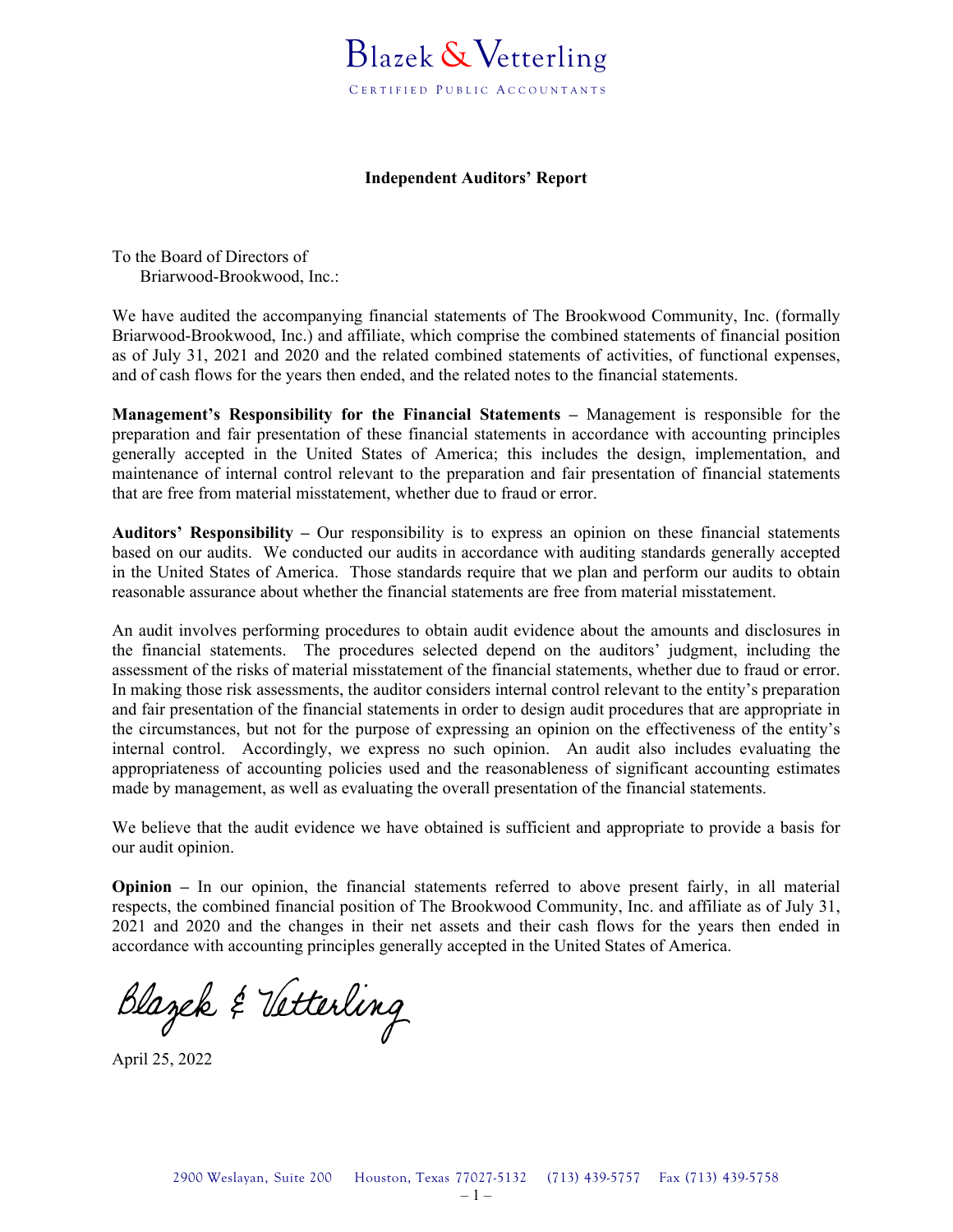# Combined Statements of Financial Position as of July 31, 2021 and 2020

|                                                         |              | 2021               | 2020          |
|---------------------------------------------------------|--------------|--------------------|---------------|
| <b>ASSETS</b>                                           |              |                    |               |
| Cash                                                    | $\mathbb{S}$ | 1,983,608 \$       | 1,651,480     |
| Accounts receivable, net                                |              | 142,050            | 149,331       |
| Other assets                                            |              | 336,627            | 156,424       |
| Due from related companies                              |              | 517,985            | 355,781       |
| Note receivable (Note 3)                                |              | 300,000            | 400,000       |
| Inventory (Note 4)                                      |              | 582,369            | 744,847       |
| Contributions receivable for operations (Note 5)        |              | 185,000            | 235,350       |
| Contributions receivable for Endowment and capital      |              |                    |               |
| additions (Note 5)                                      |              | 3,285,248          | 3,988,924     |
| Operating investments (Note 6)                          |              | 22,011,743         | 16,108,644    |
| Investments restricted for capital additions (Note 6)   |              | 10,174,400         | 10,021,461    |
| Investments held for Endowment (Note 6)                 |              | 49,920,967         | 44,879,788    |
| Property, net (Note 7)                                  |              | 37,228,201         | 36,802,291    |
| <b>TOTAL ASSETS</b>                                     |              | \$126,668,198      | \$115,494,321 |
| <b>LIABILITIES AND NET ASSETS</b>                       |              |                    |               |
| Liabilities:                                            |              |                    |               |
| Construction payable                                    |              |                    | \$<br>463,094 |
| Accounts payable and other accrued expenses             | \$           | 1,250,339          | 246,051       |
| Accrued salaries and benefits                           |              | 278,236            | 250,670       |
| Health claims (Note 8)                                  |              | 200,860            | 16,951        |
| Paycheck Protection Program refundable advance (Note 2) |              |                    | 1,878,359     |
| Deferred revenue                                        |              | 502,091            | 621,908       |
| Funds held for others                                   |              | 142,277            | 125,452       |
| Deferred compensation (Note 8)                          |              | 74,444             | 60,077        |
| <b>Total liabilities</b>                                |              | 2,448,247          | 3,662,562     |
| Net assets ( <i>Note 11</i> ):                          |              |                    |               |
| Without donor restrictions (Note 9)                     |              | 74,479,194         | 64,171,048    |
| With donor restrictions (Note 10)                       |              | 49,740,757         | 47,660,711    |
| Total net assets                                        |              | <u>124,219,951</u> | 111,831,759   |
| TOTAL LIABILITIES AND NET ASSETS                        |              | \$126,668,198      | \$115,494,321 |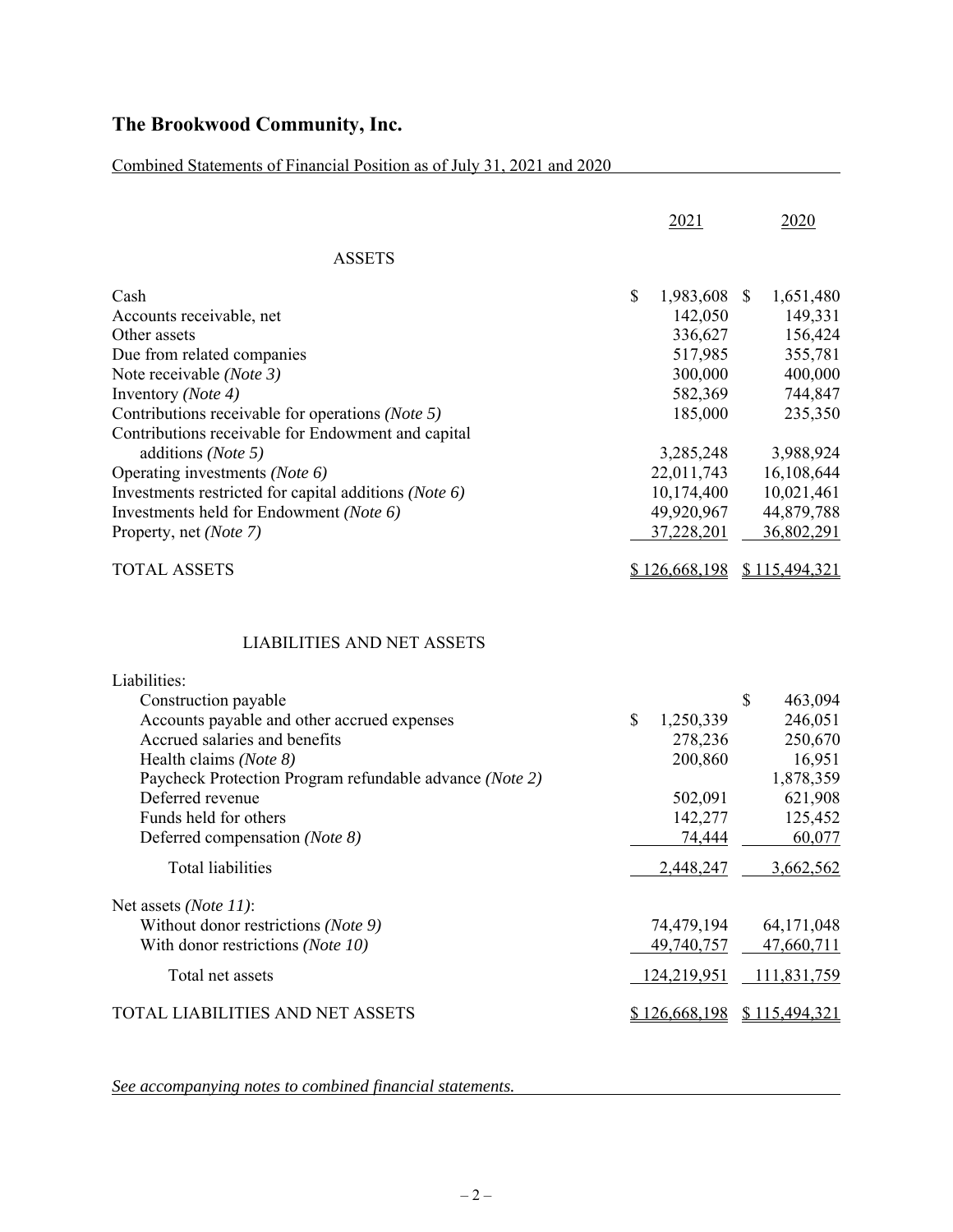# Combined Statement of Activities for the year ended July 31, 2021

|                                                                              | WITHOUT DONOR<br><b>RESTRICTIONS</b> | WITH DONOR<br><b>RESTRICTIONS</b> | <b>TOTAL</b>              |
|------------------------------------------------------------------------------|--------------------------------------|-----------------------------------|---------------------------|
| <b>REVENUE:</b>                                                              |                                      |                                   |                           |
| Educational program fees, net of financial                                   |                                      |                                   |                           |
| assistance of \$1,259,621                                                    | \$<br>6,517,185                      |                                   | $\mathbb{S}$<br>6,517,185 |
| Work program sales                                                           | 3,339,530                            |                                   | 3,339,530                 |
| Contributions:                                                               |                                      |                                   |                           |
| Government grant                                                             |                                      | \$<br>1,883,645                   | 1,883,645                 |
| Other                                                                        | 1,705,323                            | 3,572,258                         | 5,277,581                 |
| Grant reversion                                                              |                                      | (389, 343)                        | (389, 343)                |
| Special events                                                               | 2,456,309                            |                                   | 2,456,309                 |
| Facility rentals and catering                                                | 94,398                               |                                   | 94,398                    |
| Net investment return                                                        | 5,381,464                            | 4,086,612                         | 9,468,076                 |
| Other revenue                                                                | 87,777                               |                                   | 87,777                    |
| Total revenue                                                                | 19,581,986                           | 9,153,172                         | 28,735,158                |
| Net assets released from restrictions:                                       |                                      |                                   |                           |
| Capital expenditures                                                         | 3,700,580                            | (3,700,580)                       |                           |
| Program expenditures                                                         | 3,372,546                            | (3,372,546)                       |                           |
| Total                                                                        | 26,655,112                           | 2,080,046                         | 28,735,158                |
| <b>EXPENSES:</b><br>Program services:<br>Work program<br>Educational program | 7,760,227<br>5,489,859               |                                   | 7,760,227<br>5,489,859    |
| Total program services                                                       | 13,250,086                           |                                   | 13,250,086                |
| Supporting services:                                                         |                                      |                                   |                           |
| Management and general                                                       | 2,203,267                            |                                   | 2,203,267                 |
| Fundraising                                                                  | 745,391                              |                                   | <u>745,391</u>            |
| Total supporting services                                                    | 2,948,658                            |                                   | 2,948,658                 |
| Total expenses                                                               | 16,198,744                           |                                   | 16,198,744                |
| <b>CHANGES IN NET ASSETS BEFORE</b><br><b>INVOLUNTARY CONVERSION</b>         | 10,456,368                           | 2,080,046                         | 12,536,414                |
| Loss on involuntary conversion (Note 12)                                     | (148, 222)                           |                                   | (148, 222)                |
| <b>CHANGES IN NET ASSETS</b>                                                 | 10,308,146                           | 2,080,046                         | 12,388,192                |
| Net assets, beginning of year                                                | 64,171,048                           | 47,660,711                        | 111,831,759               |
| Net assets, end of year                                                      | <u>\$74,479,194</u>                  | \$49,740,757                      | \$124,219,951             |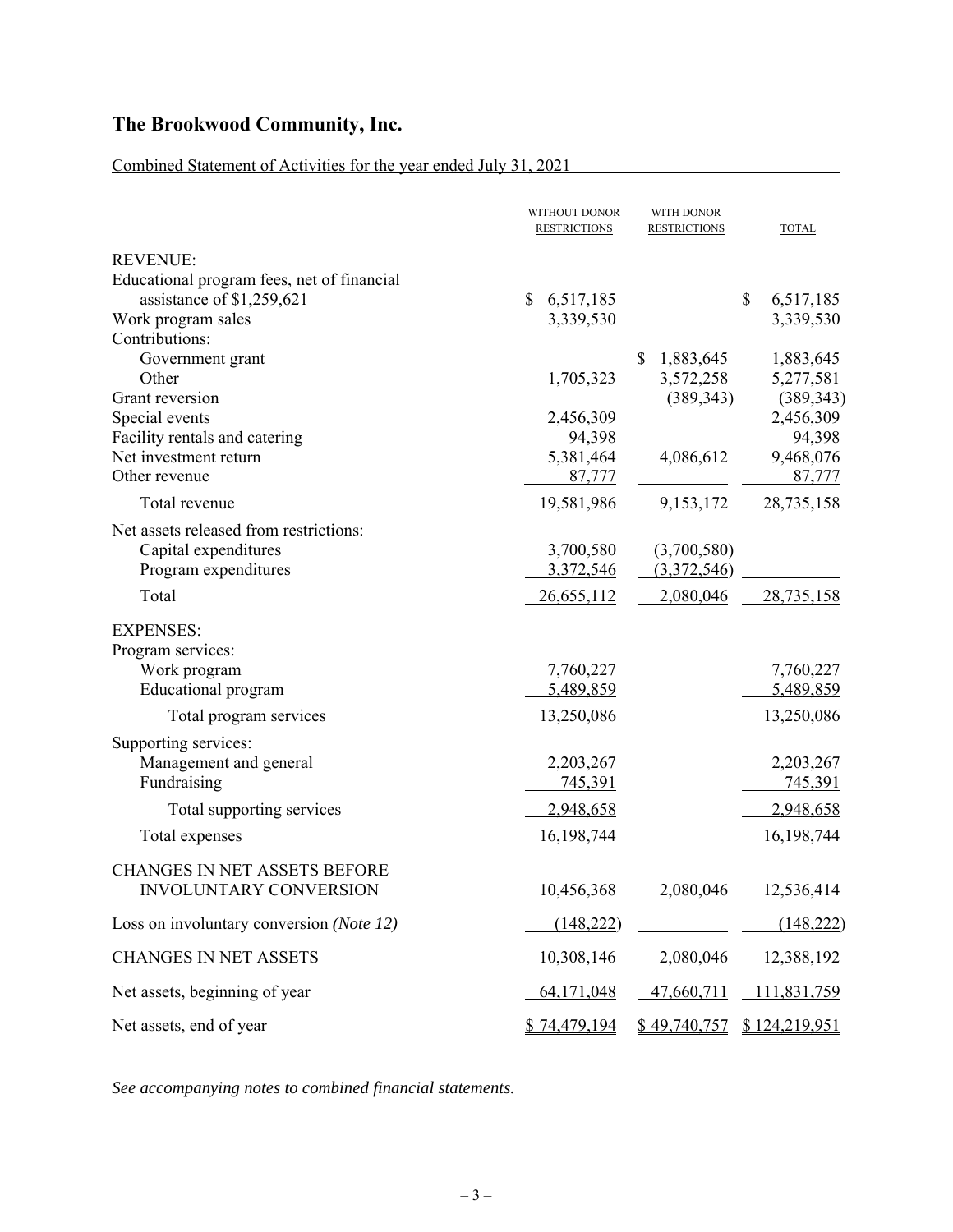# Combined Statement of Activities for the year ended July 31, 2020

|                                                                                        | <b>WITHOUT DONOR</b><br><b>RESTRICTIONS</b>      | WITH DONOR<br><b>RESTRICTIONS</b> | <b>TOTAL</b>                                     |
|----------------------------------------------------------------------------------------|--------------------------------------------------|-----------------------------------|--------------------------------------------------|
| <b>REVENUE:</b>                                                                        |                                                  |                                   |                                                  |
| Educational program fees, net of financial<br>assistance of \$1,154,352                | \$<br>6,753,776                                  |                                   | \$<br>6,753,776                                  |
| Work program sales<br>Contributions<br>Special events<br>Cost of direct donor benefits | 3,302,803<br>1,467,837<br>1,605,585<br>(47, 224) | 3,013,833<br>$\mathbb{S}$         | 3,302,803<br>4,481,670<br>1,605,585<br>(47, 224) |
| Facility rentals and catering<br>Net investment return<br>Other revenue                | 198,995<br>94,122<br>44,816                      | 67,209                            | 198,995<br>161,331<br>44,816                     |
| Total revenue                                                                          | 13,420,710                                       | 3,081,042                         | 16,501,752                                       |
| Net assets released from restrictions:<br>Capital expenditures<br>Program expenditures | 17,377,899<br>1,365,557                          | (17, 377, 899)<br>(1,365,557)     |                                                  |
| Total                                                                                  | 32,164,166                                       | (15,662,414)                      | 16,501,752                                       |
| <b>EXPENSES:</b><br>Program services:<br>Work program<br><b>Educational</b> program    | 7,536,562<br>4,986,146                           |                                   | 7,536,562<br>4,986,146                           |
| Total program services                                                                 | <u>12,522,708</u>                                |                                   | 12,522,708                                       |
| Supporting services:<br>Management and general<br>Fundraising                          | 1,891,703<br>663,866                             |                                   | 1,891,703<br>663,866                             |
| Total supporting services                                                              | 2,555,569                                        |                                   | 2,555,569                                        |
| Total expenses                                                                         | 15,078,277                                       |                                   | 15,078,277                                       |
| <b>CHANGES IN NET ASSETS</b>                                                           | 17,085,889                                       | (15,662,414)                      | 1,423,475                                        |
| Net assets, beginning of year                                                          | 47,085,159                                       | 63,323,125                        | 110,408,284                                      |
| Net assets, end of year                                                                | \$64,171,048                                     | \$47,660,711                      | \$111,831,759                                    |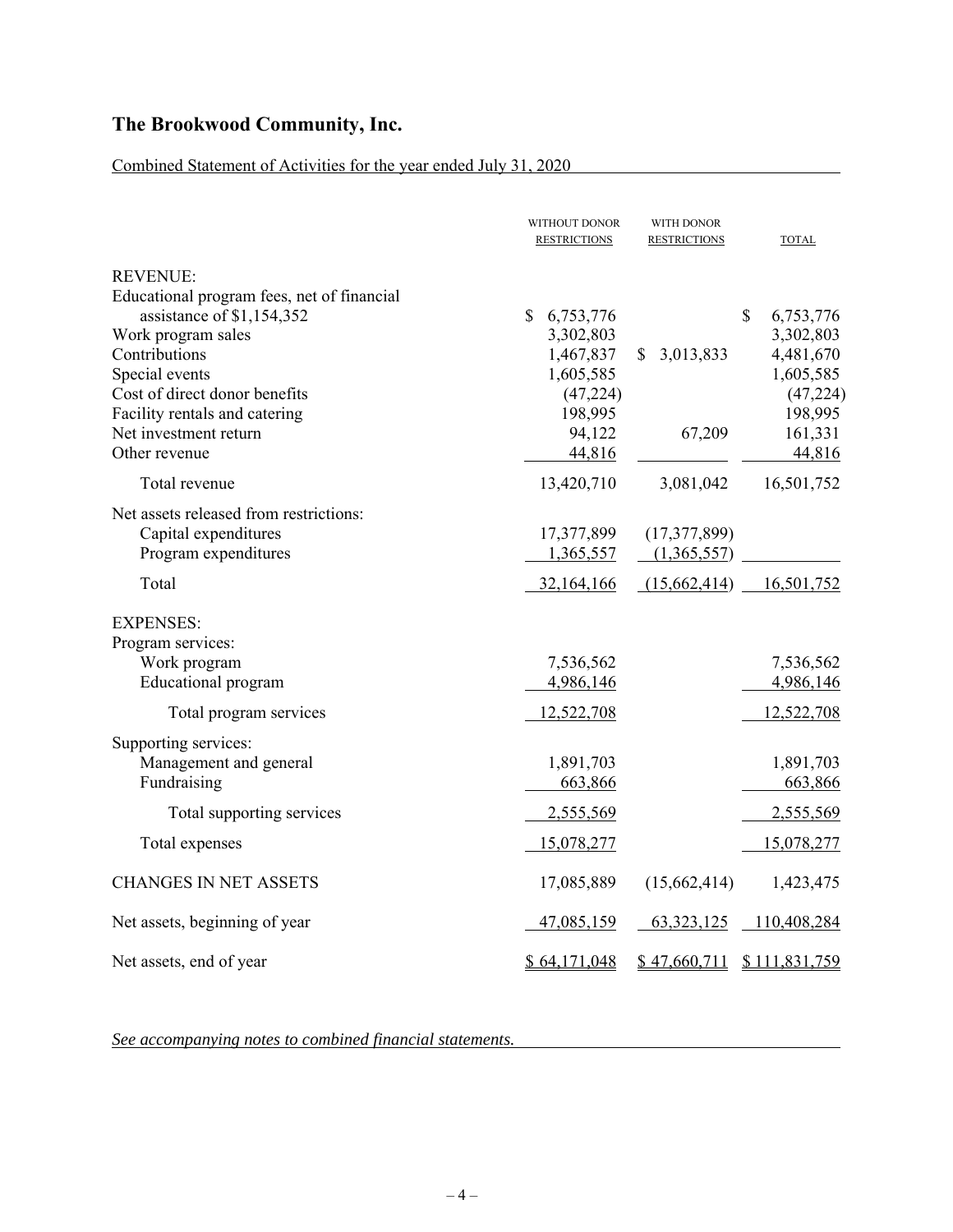# Combined Statement of Functional Expenses for the year ended July 31, 2021

|                                    | PROGRAM SERVICES |                        |               | <b>SUPPORTING SERVICES</b>           |               |                                  |     |                    |               |              |
|------------------------------------|------------------|------------------------|---------------|--------------------------------------|---------------|----------------------------------|-----|--------------------|---------------|--------------|
|                                    |                  | <b>WORK</b><br>PROGRAM |               | <b>EDUCATIONAL</b><br><b>PROGRAM</b> |               | MANAGEMENT<br><b>AND GENERAL</b> |     | <b>FUNDRAISING</b> |               | <b>TOTAL</b> |
| <b>Salaries</b>                    | <sup>\$</sup>    | 3,550,765              | <sup>\$</sup> | 3,173,579                            | <sup>\$</sup> | 1,269,609                        | \$. | 442,683            | <sup>\$</sup> | 8,436,636    |
| Employee health and other          |                  |                        |               |                                      |               |                                  |     |                    |               |              |
| benefits                           |                  | 457,601                |               | 126,750                              |               | 113,478                          |     | 22,217             |               | 720,046      |
| Payroll taxes                      |                  | 254,558                |               | 228,672                              |               | 85,881                           |     | 30,467             |               | 599,578      |
| Subtotal                           |                  | 4,262,924              |               | 3,529,001                            |               | 1,468,968                        |     | 495,367            |               | 9,756,260    |
| Amortization of right of use of    |                  |                        |               |                                      |               |                                  |     |                    |               |              |
| property and depreciation          |                  | 933,021                |               | 736,657                              |               | 228,643                          |     | 97,391             |               | 1,995,712    |
| Cost of goods sold                 |                  | 1,204,562              |               |                                      |               |                                  |     |                    |               | 1,204,562    |
| Supplies                           |                  | 327,487                |               | 374,479                              |               | 23,649                           |     | 41,768             |               | 767,383      |
| Equipment rental, purchases,       |                  |                        |               |                                      |               |                                  |     |                    |               |              |
| and maintenance                    |                  | 314,204                |               | 344,085                              |               | 63,789                           |     | 1,842              |               | 723,920      |
| Occupancy                          |                  | 399,428                |               | 145,813                              |               | 10,161                           |     | 65                 |               | 555,467      |
| Professional fees and contract     |                  |                        |               |                                      |               |                                  |     |                    |               |              |
| services                           |                  | 39,371                 |               | 98,158                               |               | 116,593                          |     | 17,600             |               | 271,722      |
| Insurance                          |                  | 139,088                |               | 84,894                               |               | 7,266                            |     | 19,740             |               | 250,988      |
| Computer supplies                  |                  | 41,407                 |               | 12,223                               |               | 21,167                           |     | 20,372             |               | 95,169       |
| <b>Bank</b> fees                   |                  |                        |               |                                      |               | 71,378                           |     |                    |               | 71,378       |
| Printing and publications          |                  | 6,405                  |               | 3,289                                |               | 11,320                           |     | 50,363             |               | 71,377       |
| Telephone                          |                  | 31,787                 |               | 17,397                               |               | 20,617                           |     | 625                |               | 70,426       |
| Licenses                           |                  | 983                    |               | 46,340                               |               |                                  |     |                    |               | 47,323       |
| Furniture and fixtures             |                  | 3,116                  |               | 13,513                               |               |                                  |     |                    |               | 16,629       |
| Travel                             |                  |                        |               |                                      |               |                                  |     | 199                |               | 199          |
| Other                              |                  | 56,444                 |               | 84,010                               |               | 159,716                          |     | 59                 |               | 300,229      |
| Total expenses                     |                  | 7,760,227              |               | 5,489,859                            | \$.           | 2,203,267                        | S.  | 745,391            |               | 16,198,744   |
| Expenses on involuntary conversion |                  |                        |               |                                      |               |                                  |     |                    |               | 1,179,296    |
| Total                              |                  |                        |               |                                      |               |                                  |     |                    |               | 17,378,040   |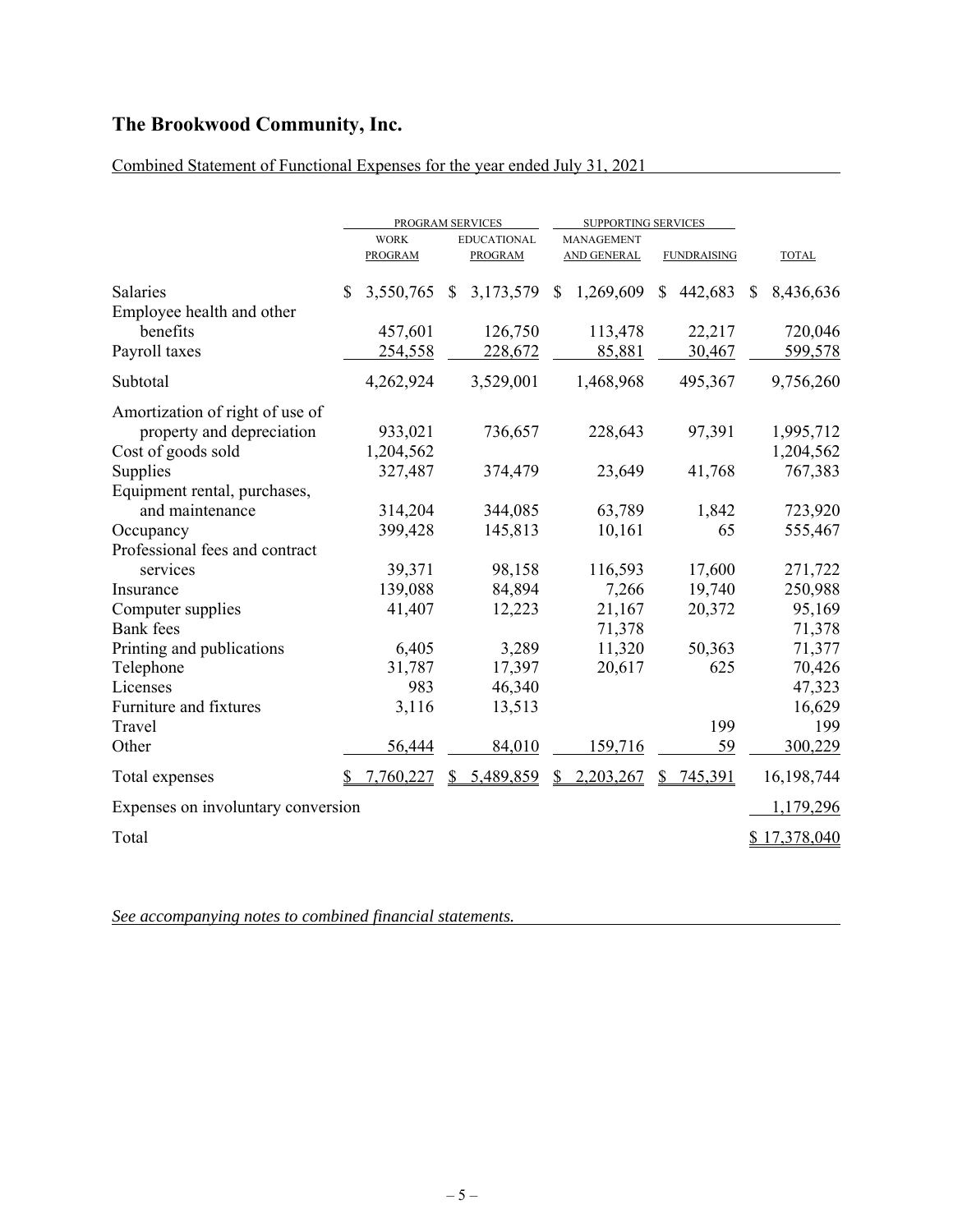# Combined Statement of Functional Expenses for the year ended July 31, 2020

|                                 | PROGRAM SERVICES |                        |              | <b>SUPPORTING SERVICES</b>           |              |                                  |     |                    |               |              |
|---------------------------------|------------------|------------------------|--------------|--------------------------------------|--------------|----------------------------------|-----|--------------------|---------------|--------------|
|                                 |                  | <b>WORK</b><br>PROGRAM |              | <b>EDUCATIONAL</b><br><b>PROGRAM</b> |              | MANAGEMENT<br><b>AND GENERAL</b> |     | <b>FUNDRAISING</b> |               | <b>TOTAL</b> |
| Salaries                        | \$               | 3,586,586              | <sup>S</sup> | 2,961,832                            | $\mathbb{S}$ | 1,207,631                        | \$  | 443,761            | <sup>\$</sup> | 8,199,810    |
| Employee health and other       |                  |                        |              |                                      |              |                                  |     |                    |               |              |
| benefits                        |                  | 483,227                |              | 133,518                              |              | 130,570                          |     | 25,277             |               | 772,592      |
| Payroll taxes                   |                  | 256,860                |              | 215,268                              |              | 85,488                           |     | 31,481             |               | 589,097      |
| Subtotal                        |                  | 4,326,673              |              | 3,310,618                            |              | 1,423,689                        |     | 500,519            |               | 9,561,499    |
| Amortization of right of use of |                  |                        |              |                                      |              |                                  |     |                    |               |              |
| property and depreciation       |                  | 623,288                |              | 517,733                              |              | 154,281                          |     | 66,064             |               | 1,361,366    |
| Cost of goods sold              |                  | 1,105,673              |              |                                      |              |                                  |     |                    |               | 1,105,673    |
| Supplies                        |                  | 397,974                |              | 437,111                              |              | 19,382                           |     |                    |               | 854,467      |
| Equipment rental, purchases,    |                  |                        |              |                                      |              |                                  |     |                    |               |              |
| and maintenance                 |                  | 268,354                |              | 287,284                              |              | 54,589                           |     | 3,734              |               | 613,961      |
| Occupancy                       |                  | 414,721                |              | 159,059                              |              | 10,319                           |     | 141                |               | 584,240      |
| Professional fees and contract  |                  |                        |              |                                      |              |                                  |     |                    |               |              |
| services                        |                  | 61,407                 |              | 86,471                               |              | 113,951                          |     | 16,069             |               | 277,898      |
| Insurance                       |                  | 129,861                |              | 77,626                               |              | 16,919                           |     | 6,418              |               | 230,824      |
| Computer supplies               |                  | 31,578                 |              | 8,980                                |              | 8,980                            |     | 14,966             |               | 64,504       |
| <b>Bank</b> fees                |                  | 62,270                 |              |                                      |              | 6,586                            |     |                    |               | 68,856       |
| Printing and publications       |                  | 13,690                 |              | 1,594                                |              | 12,373                           |     | 55,156             |               | 82,813       |
| Telephone                       |                  | 29,633                 |              | 18,770                               |              | 4,720                            |     | 72                 |               | 53,195       |
| Licenses                        |                  | 2,755                  |              | 41,560                               |              |                                  |     |                    |               | 44,315       |
| Furniture and fixtures          |                  |                        |              | 6,279                                |              |                                  |     |                    |               | 6,279        |
| Travel                          |                  | 3,383                  |              |                                      |              |                                  |     | 584                |               | 3,967        |
| Other                           |                  | 65,302                 |              | 33,061                               |              | 65,914                           |     | 143                |               | 164,420      |
| Total expenses                  |                  | 7,536,562              |              | 4,986,146                            | S.           | 1,891,703                        | \$. | 663,866            |               | 15,078,277   |
| Cost of direct donor benefits   |                  |                        |              |                                      |              |                                  |     |                    |               | 47,224       |
| Total                           |                  |                        |              |                                      |              |                                  |     |                    |               | 15,125,501   |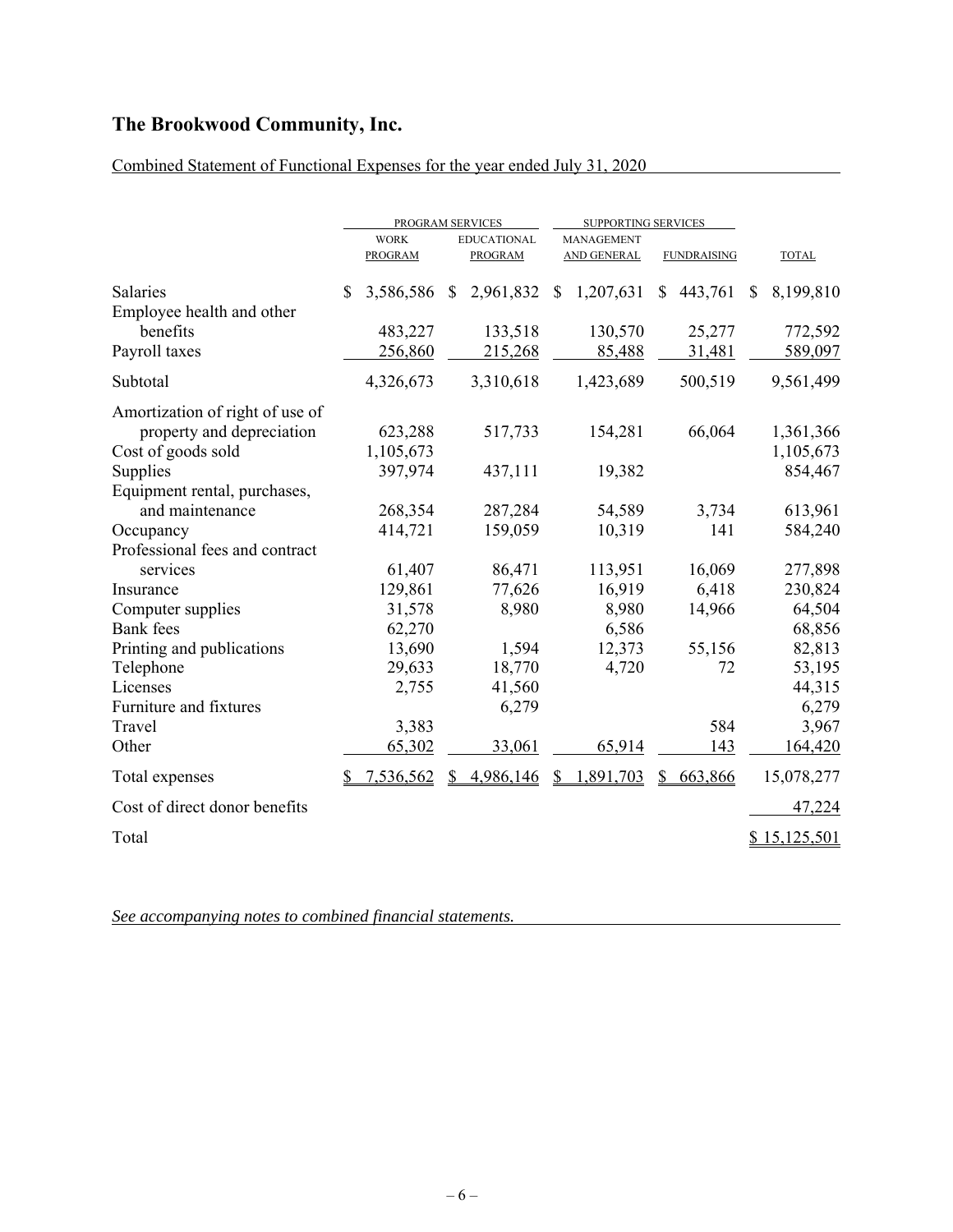# Combined Statements of Cash Flows for the years ended July 31, 2021 and 2020

|                                                                  |    | 2021          |    | 2020        |
|------------------------------------------------------------------|----|---------------|----|-------------|
| CASH FLOWS FROM OPERATING ACTIVITIES:                            |    |               |    |             |
| Changes in net assets                                            | S. | 12,388,192 \$ |    | 1,423,475   |
| Adjustments to reconcile changes in net assets to net cash       |    |               |    |             |
| provided by operating activities:                                |    |               |    |             |
| Amortization of right of use of property and depreciation        |    | 1,995,712     |    | 1,361,366   |
| Contributions restricted for additions to property               |    | (2,367,462)   |    | (476, 016)  |
| Contributions restricted for Endowment                           |    | (531,908)     |    | (245,512)   |
| Net realized and unrealized gain on investments                  |    | (9,461,161)   |    | (152, 591)  |
| Changes in operating assets and liabilities:                     |    |               |    |             |
| Accounts receivable                                              |    | 7,281         |    | (3,990)     |
| Other assets                                                     |    | (180, 203)    |    | (2,353)     |
| Due from related companies                                       |    | (162, 204)    |    | (60, 159)   |
| Inventory                                                        |    | 162,478       |    | 173,168     |
| Contributions receivable for operations                          |    | 50,350        |    | 215,650     |
| Accounts payable and other accrued expenses                      |    | 1,004,288     |    | (132, 135)  |
| Accrued salaries, benefits, and health claims                    |    | 211,475       |    | (289, 157)  |
| Paycheck Protection Program refundable advance                   |    | (1,878,359)   |    | 1,878,359   |
| Deferred revenue                                                 |    | (119, 817)    |    | (119,652)   |
| Funds held for others                                            |    | 16,825        |    | (5,708)     |
| Deferred compensation                                            |    | 14,367        |    | (2,233)     |
| Net cash provided by operating activities                        |    | 1,149,854     |    | 3,562,512   |
| <b>CASH FLOWS FROM INVESTING ACTIVITIES:</b>                     |    |               |    |             |
| Net contributions from the investment pool                       |    | (1,636,056)   |    | (2,423,819) |
| Repayment of note receivable                                     |    | 100,000       |    | 100,000     |
| Outlays for additions to property                                |    | (2,884,716)   |    | (5,442,783) |
| Net cash used by investing activities                            |    | (4,420,772)   |    | (7,766,602) |
| <b>CASH FLOWS FROM FINANCING ACTIVITIES:</b>                     |    |               |    |             |
| Proceeds from contributions restricted for additions to property |    | 3,061,138     |    | 4,224,435   |
| Proceeds from contributions restricted for Endowment             |    | 541,908       |    | 279,512     |
| Net cash provided by financing activities                        |    | 3,603,046     |    | 4,503,947   |
| NET CHANGE IN CASH                                               |    | 332,128       |    | 299,857     |
| Cash, beginning of year                                          |    | 1,651,480     |    | 1,351,623   |
| Cash, end of year                                                |    | 1,983,608     | -S | 1,651,480   |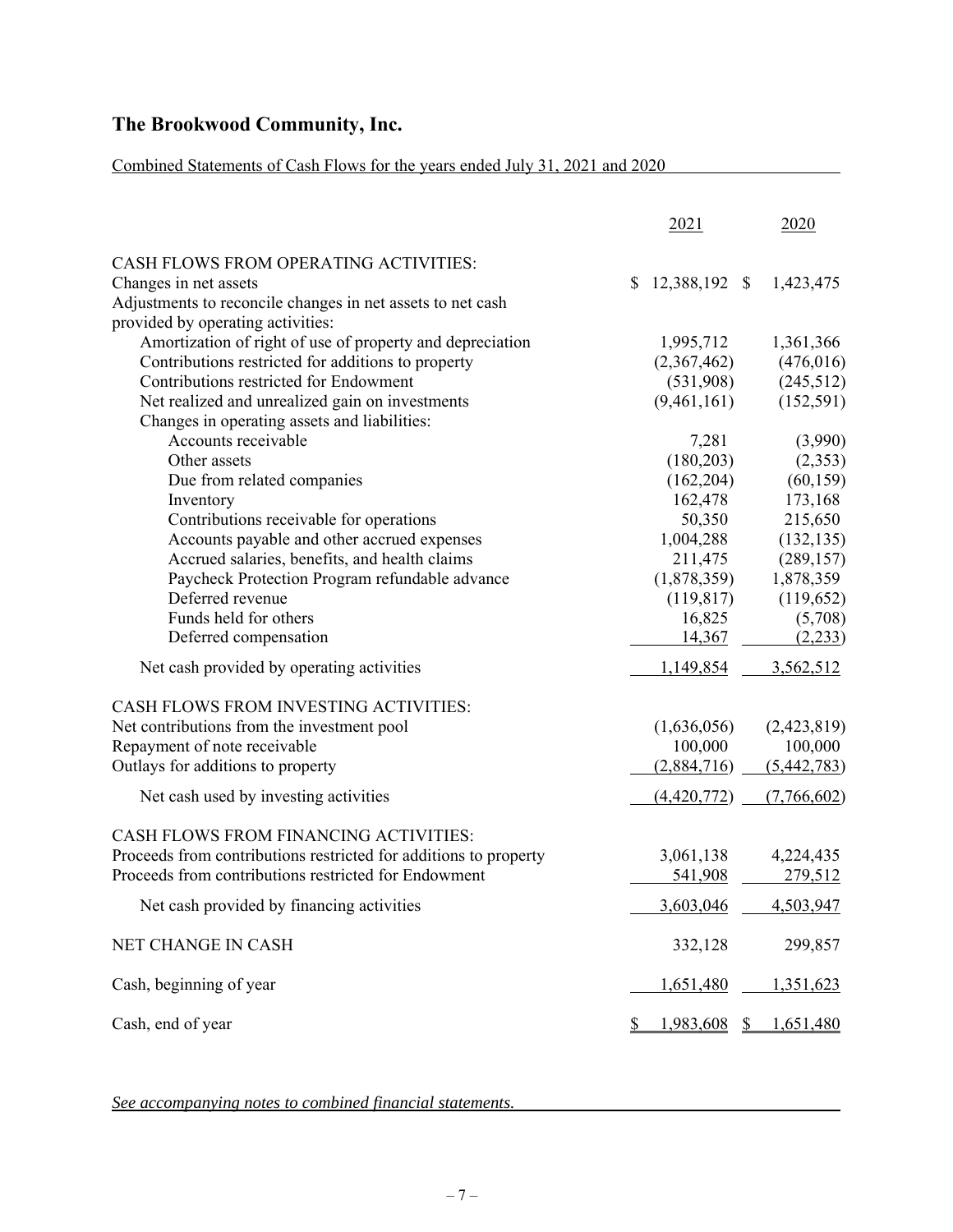### Notes to Combined Financial Statements for the years ended July 31, 2021 and 2020

## **NOTE 1 – ORGANIZATION AND SUMMARY OF ACCOUNTING POLICIES**

Organization – The Brookwood Community, Inc. operates The Brookwood Community, which was established in 1983 to provide an environment where functionally disabled persons can live and work. The Brookwood Community's purpose is to provide opportunity through education for adults so that they might continue to learn and improve their functional skills, acquire meaningful job skills and hold real jobs in The Brookwood Community, Inc.'s own business enterprises, experience the pride that accompanies the ability to contribute to one's own support, and grow socially, emotionally, and spiritually.

The investments of The Brookwood Community, Inc. are held and managed by The Brookwood Endowment, Inc. (the Endowment) in conjunction with other affiliated entities investments. The land, buildings and building improvements utilized for the operations of The Brookwood Community, Inc. are held by The Brookwood Real Property Holding Company.

Garden Beverages, LLC (the affiliate) was established in 2010 to allow alcoholic beverages to be served at The Brookwood Community, Inc.'s catering events. The Brookwood Community, Inc. is the sole member of the affiliate.

The Brookwood Holding Company is the sole member of The Brookwood Community, Inc., The Briarwood School, The Brookwood Endowment, Inc., and The Brookwood Real Property Holding Company.

Basis of combination – These financial statements include the assets, liabilities, net assets and activities of The Brookwood Community, Inc. and Garden Beverages, LLC (collectively Brookwood). All balances and transactions between these combined entities have been eliminated.

Federal income tax status – The Brookwood Community, Inc. is exempt from federal income tax under  $\S501(c)(3)$  of the Internal Revenue Code (the Code) and is classified as a public charity under  $\S509(a)(1)$ and §170(b)(1)(A)(ii). Garden Beverages, LLC is a disregarded entity for federal income tax purposes.

Cash includes demand deposits which exceed the federally insured limit per depositor per institution. Cash held in investment accounts is excluded from cash for purposes of cash flows.

Allowance for uncollectible accounts receivable is recorded when it is probable balances may not be collected in full as there has been an adverse change in a family's ability to pay. The amount of the allowance is determined using a customer-by-customer analysis of receivable balances each period. An allowance for uncollectible accounts receivable of \$81,000 and \$15,000 was reported at July 31, 2021 and 2020, respectively.

Inventory consists of (a) arts and crafts produced by the citizens of Brookwood, (b) plants and trees in various stages of growth which are grown by the citizens of Brookwood, and (c) merchandise purchased by Brookwood and held for resale. Inventory is sold to the general public and wholesale customers. Inventory is valued at the lower of cost or net realizable value. Cost is determined on the first-in, first-out method.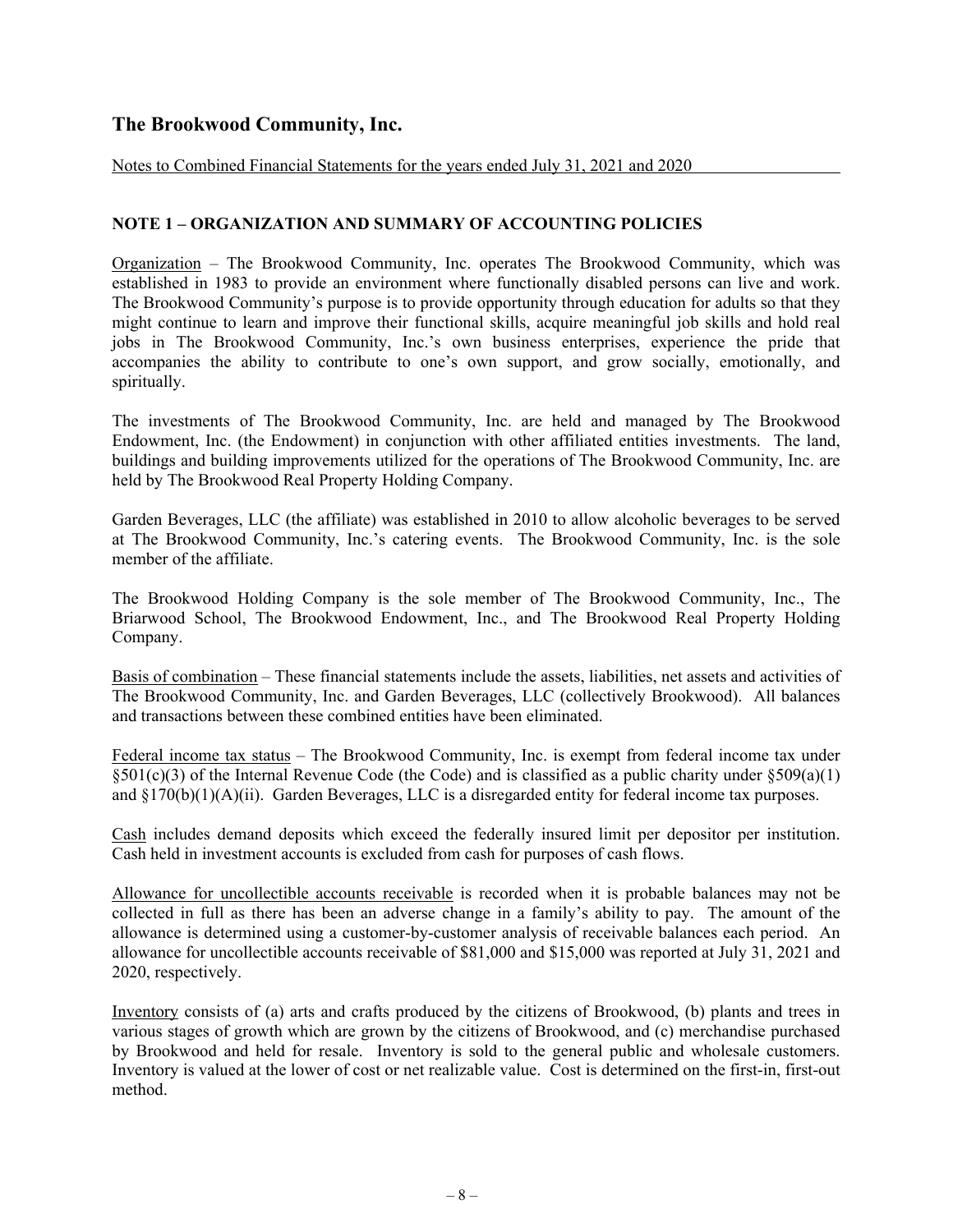Contributions receivable that are expected to be collected within one year are reported at net realizable value. Amounts that are expected to be collected in future years are discounted to estimate the present value of future cash flows, if material. Discounts are computed using risk-free interest rates applicable to the years in which the promises are received. Amortization of discounts is included in contribution revenue.

Investments are reported at fair value. Net investment return consists of the net appreciation/depreciation in the value of interest in The Brookwood Endowment, Inc. (the Endowment) pooled investment.

Property includes property held by Brookwood and the right of use of property held by The Brookwood Real Property Holding Company. Property is reported at cost if purchased and at the estimated fair value at the date of gift if donated and greater than \$2,500. Depreciation and amortization of right of use of property is computed using the straight-line method over estimated useful lives of 2 to 40 years for buildings and improvements, and greenhouses, 5 to 10 years for furniture, fixtures, and equipment, and 2 to 5 years for transportation equipment.

Funds held for others – Brookwood holds funds in trusts for its residents. Brookwood does not have discretion over the use of these funds and the receipts and disbursements are not reported as revenue and expenses of Brookwood. Funds held for others are included in Brookwood's other assets and are reported as a liability of Brookwood.

Net asset classification – Net assets, revenue, gains, and losses are classified based on the existence or absence of donor-imposed restrictions, as follows:

- *Net assets without donor restrictions* are not subject to donor-imposed restrictions even though their use may be limited in other respects such as by contract or board designation.
- *Net assets with donor restrictions* are subject to donor-imposed restrictions. Restrictions may be temporary in nature, such as those that will be met by the passage of time or use for a purpose specified by the donor, or may be perpetual in nature, where the donor stipulates that resources be maintained in perpetuity. Net assets are released from restrictions when the stipulated time has elapsed, or purpose has been fulfilled, or both. Contributions of long-lived assets and of assets restricted for acquisition of long-lived assets are released when those assets are placed in service. Donor-restricted endowment earnings are released when those earnings are appropriated in accordance with spending policies and are used for the stipulated purpose.

Educational program fees are derived from providing educational programming for the residential and day citizens and residential services. Revenue is recognized ratably over time as those services are provided and are shown net of financial assistance. All performance obligations are satisfied within the fiscal year. Accounts receivable in the statement of financial position at July 31, 2021, 2020 and 2019 are \$124,889, \$127,469 and \$112,738, respectively. Contract liabilities relate to advance consideration received for which revenue has not been recognized. Contract liabilities are reported as deferred revenue in the statement of financial position and at July 31, 2021, 2020 and 2019 are \$412,537, \$537,120 and \$606,315, respectively.

Work program sales represent the sales of arts and crafts produced by the citizens of Brookwood, plants and trees grown by the citizens of Brookwood, merchandise purchased by Brookwood for resale, and meals served by The Café at Brookwood. Work program sales are recognized at the point in time when products are sold or the meals are served. Accounts receivable in the statement of financial position at July 31, 2021, 2020 and 2019 are \$17,161, \$21,862 and \$32,603, respectively. Contract liabilities relate to gift certificates that have not been redeemed so the revenue has not been recognized. Contract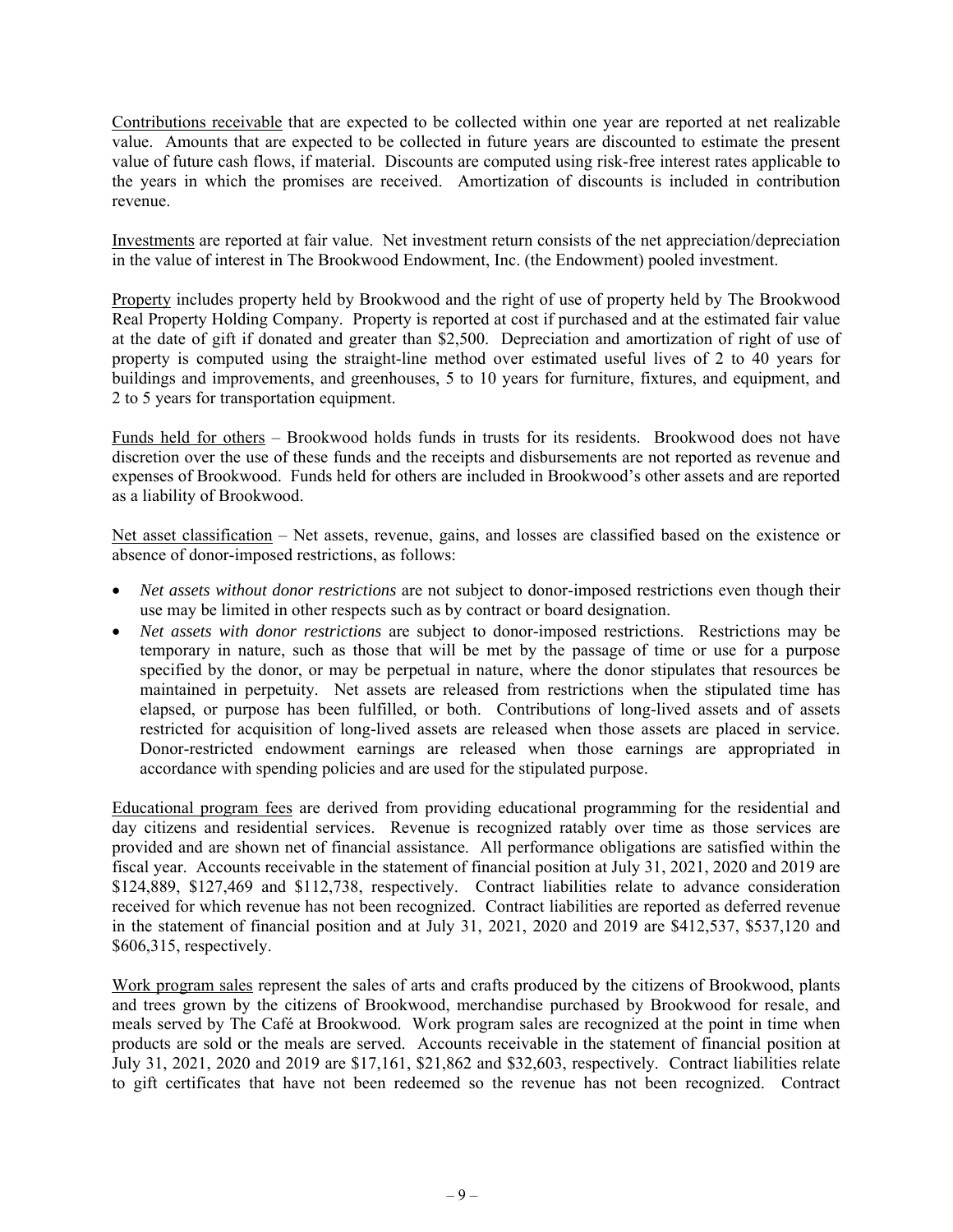liabilities are reported as deferred revenue in the statement of financial position and at July 31, 2021, 2020 and 2019 are \$89,554, \$84,788 and \$135,245, respectively.

Contributions are recognized as revenue at fair value when an unconditional commitment is received from the donor. Contributions received with donor stipulations that limit their use are classified as *with donor restrictions*. Conditional contributions are subject to one or more barriers that must be overcome before Brookwood is entitled to receive or retain funding. Conditional contributions are recognized as revenue at fair value when the conditions have been met. Funding received before conditions are met is reported as refundable advances.

Special events revenue includes elements of both contributions and exchange transactions and are recognized when an event occurs. Cost of direct donor benefits provided represents the costs of goods and services provided to event attendees. Amounts received in advance are reported as special event refundable advances.

In-kind contributions – Donated materials and use of facilities are recognized at estimated fair value as contributions when an unconditional commitment is received from the donor. The related expense is recognized as the item is used. Contributions of services are recognized when services received (a) create or enhance nonfinancial assets or (b) require specialized skills, are provided by individuals possessing those skills, and would typically need to be purchased if not provided by donation.

Facility rentals and catering are recognized as revenue when services are provided. Deposits received for future events are recognized as deferred revenue.

Shipping and handling expenses are included in work program cost of goods sold.

Functional allocation of expenses – Expenses are reported by their functional classification. Program services are the direct conduct or supervision of activities that fulfill the purposes for which the organization exists. Fundraising activities include the solicitation of contributions of money, securities, materials, facilities, other assets, and time. Management and general activities are not directly identifiable with specific program or fundraising activities. Expenses that are attributable to more than one activity are allocated among the activities benefitted. Salaries and related costs are allocated on the basis of estimated time and effort expended. Depreciation of buildings and improvements and occupancy costs are allocated based on square footage. Information technology costs are allocated based on estimates of time and costs of specific technology utilized.

Estimates – Management must make estimates and assumptions to prepare financial statements in accordance with generally accepted accounting principles. These estimates and assumptions affect the reported amounts of assets and liabilities, the disclosure of contingent assets and liabilities, the amounts of reported revenue and expenses, and the allocation of expenses among various functions. Actual results could vary from the estimates that were used.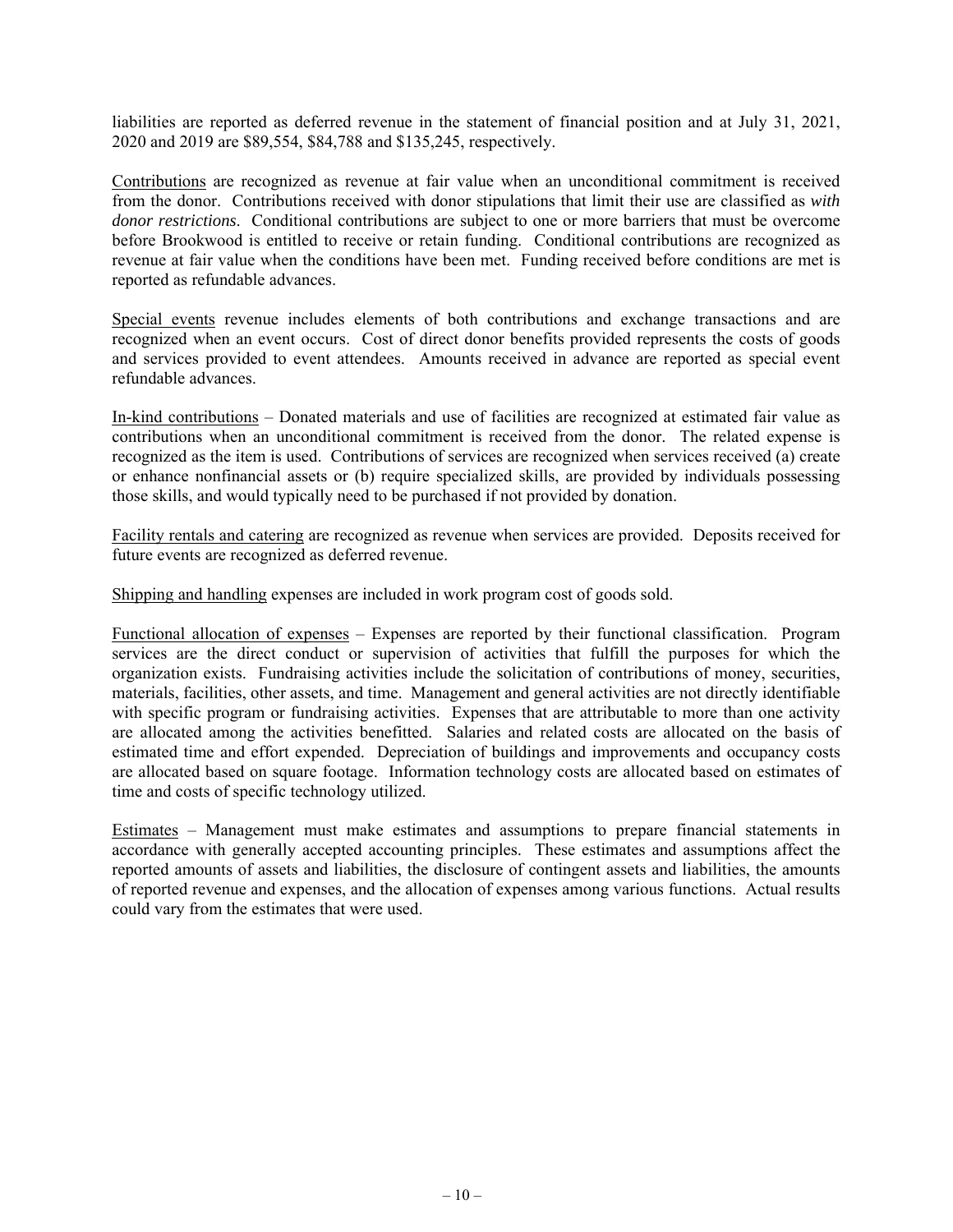## **NOTE 2 – LIQUIDITY AND AVAILABILITY OF RESOURCES**

Financial assets available for general expenditure, that is, without donor or other restrictions limiting their use within one year of July 31 comprise the following:

|                                                              | 2021             | 2020            |
|--------------------------------------------------------------|------------------|-----------------|
| Financial assets:                                            |                  |                 |
| Cash                                                         | \$.<br>1,983,608 | 1,651,480<br>S. |
| Accounts receivable, net and due from related companies      | 660,035          | 505,112         |
| Other assets                                                 | 169,938          |                 |
| Note receivable                                              | 300,000          | 400,000         |
| Contributions receivable, net                                | 3,470,248        | 4,224,274       |
| Investments                                                  | 82,107,110       | 71,009,893      |
| Total financial assets                                       | 88,690,939       | 77,790,759      |
| Less financial assets not available for general expenditure: |                  |                 |
| Contributions receivable restricted for long-term use        | (3,285,248)      | (3,988,924)     |
| Investments restricted for capital additions                 | (10, 174, 400)   | (10,021,461)    |
| Endowment investments, less appropriation for next year      | (48, 123, 742)   | (43, 271, 983)  |
| Notes receivable                                             | (300,000)        | (400,000)       |
| Total financial assets available for general expenditure     | \$26,807,549     | \$20,108,391    |

For purposes of analyzing resources available to meet general expenditures over a 12-month period, Brookwood considers all expenditures related to its ongoing activities of providing residential facilities and vocational opportunities for persons with functional disabilities, as well as the conduct of services undertaken to support those activities, to be general expenditures.

Brookwood regularly monitors liquidity to meet its operating needs and other contractual commitments, while striving to maximize the investment of available funds. Brookwood has various sources of liquidity at its disposal, including cash, short-term receivables, and marketable debt and equity securities. As disclosed in Note 11, Brookwood has donor-restricted and board-designated endowment funds. Under the Endowment spending policy, approximately \$3 million is eligible for use by Brookwood for the upcoming year, subject to approval by the Endowment Committee. Currently, \$1,797,225 has been approved for use and is included in budgeted revenues for the next twelve months.

In April 2020, Brookwood received financial relief of \$1,878,359 from the Paycheck Protection Program (PPP) loan through the Small Business Administration. Brookwood met eligibility requirements and used the loan to fund qualified payroll and other eligible costs. In fiscal year 2021, Brookwood was notified that principal and interest on the loan had been forgiven and \$1,883,645 was recognized as government grant revenue.

### **NOTE 3 – NOTE RECEIVABLE**

Brookwood in Georgetown Vocational (Brookwood Vocational), a Texas non-profit corporation, was established in 2014 and is exempt from federal income tax under  $\S501(c)(3)$  of the Code. Brookwood has representation on the Board of Directors (the Board) of Brookwood Vocational, but does not have majority representation on the Board. In 2014, Brookwood executed a \$500,000 promissory note receivable with Brookwood Vocational, secured by real property, which bore interest at 2% with an original maturity of December 15, 2019. During fiscal year 2020, the first principal payment of \$100,000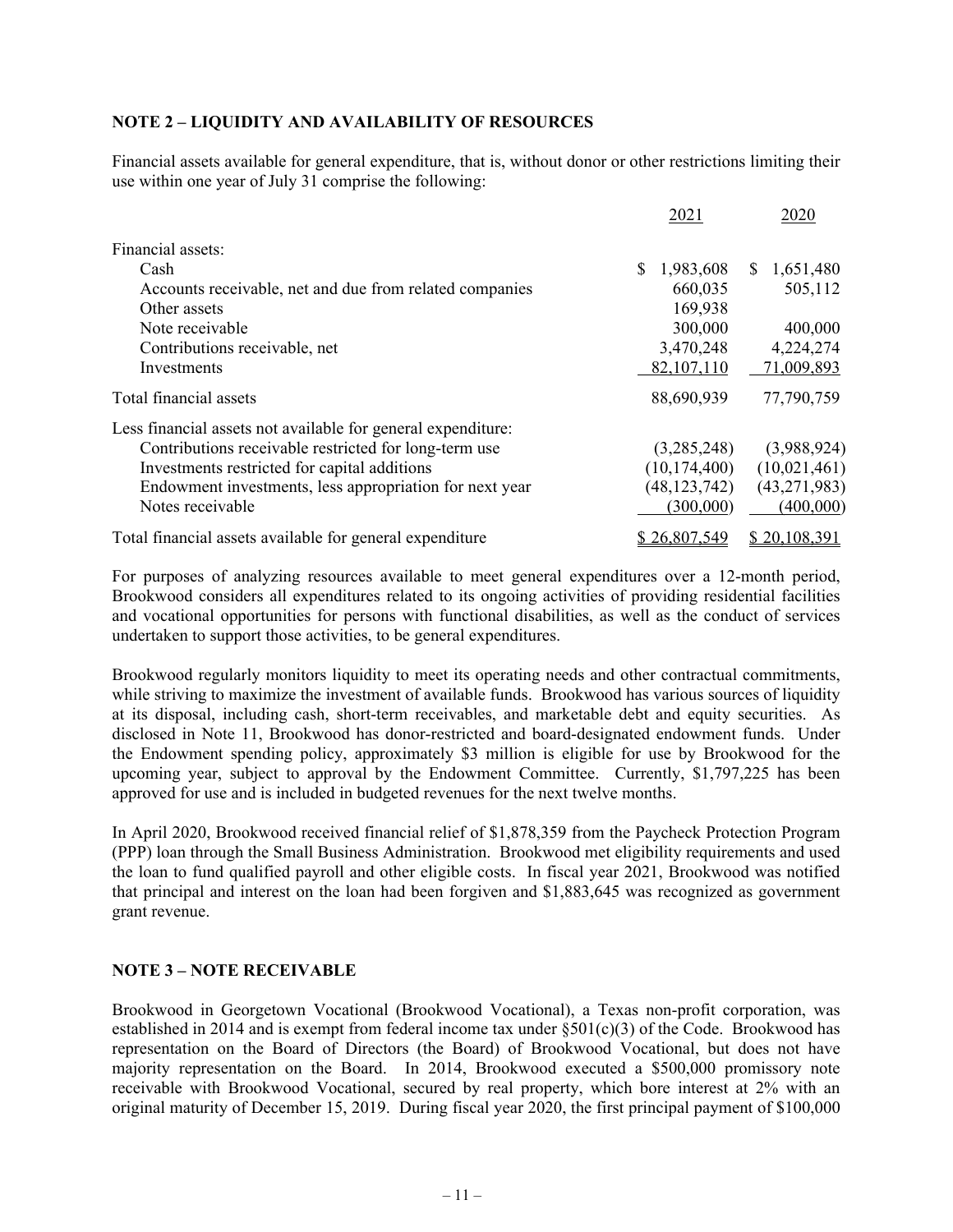was made and the maturity date was extended to December 31, 2022. The loan was used to purchase a building and adjacent land to operate an educational program for adults who are functionally disabled in Georgetown, Texas.

#### **NOTE 4 – INVENTORY**

Inventory is comprised of the following:

|                                 | 2021 | 2020                                       |
|---------------------------------|------|--------------------------------------------|
| Finished goods<br>Raw materials |      | 629,326<br>524,224 \$<br>58,145<br>115,521 |
| Total inventory                 |      | 744,847<br>582,369                         |

#### **NOTE 5 – CONTRIBUTIONS RECEIVABLE**

Contributions receivable consist of the following:

|                                                                                                         | 2021                 | 2020                 |
|---------------------------------------------------------------------------------------------------------|----------------------|----------------------|
| Contributions receivable for operations<br>Contributions receivable for Endowment and capital additions | 185,000<br>3,333,332 | 235,350<br>4,084,865 |
| Total contributions receivable                                                                          | 3,518,332            | 4,320,215            |
| Discount to net present value at $0.338\%$ to $2.56\%$<br>Allowance for uncollectible receivables       | (17,093)<br>(30,991) | (59,950)<br>(35,991) |
| Contributions receivable, net                                                                           | \$ 3.470.248         | 4,224,274            |

Contributions receivable at July 31, 2021 are expected to be collected as follows:

| Receivable in less than one year | \$2,564,982 |
|----------------------------------|-------------|
| Receivable in one to five years  | 953,350     |
| Total contributions receivable   | \$3,518,332 |

Contributions receivable from three donors totaled approximately \$2,000,000 or 57% of gross contributions receivable at July 31, 2021 and contributions receivable from one donor totaled approximately \$1,500,000 or 35% of gross contributions receivable at July 31, 2020.

#### **NOTE 6 – INVESTMENTS AND FAIR VALUE MEASUREMENTS**

Brookwood holds investments for the following purposes:

|                   | 2021         | 2020         |
|-------------------|--------------|--------------|
| Endowments        | \$49,920,967 | \$44,879,788 |
| Operating         | 22,011,743   | 16,108,644   |
| Capital additions | 10,174,400   | 10,021,461   |
| Total investments | \$82,107,110 | \$71,009,893 |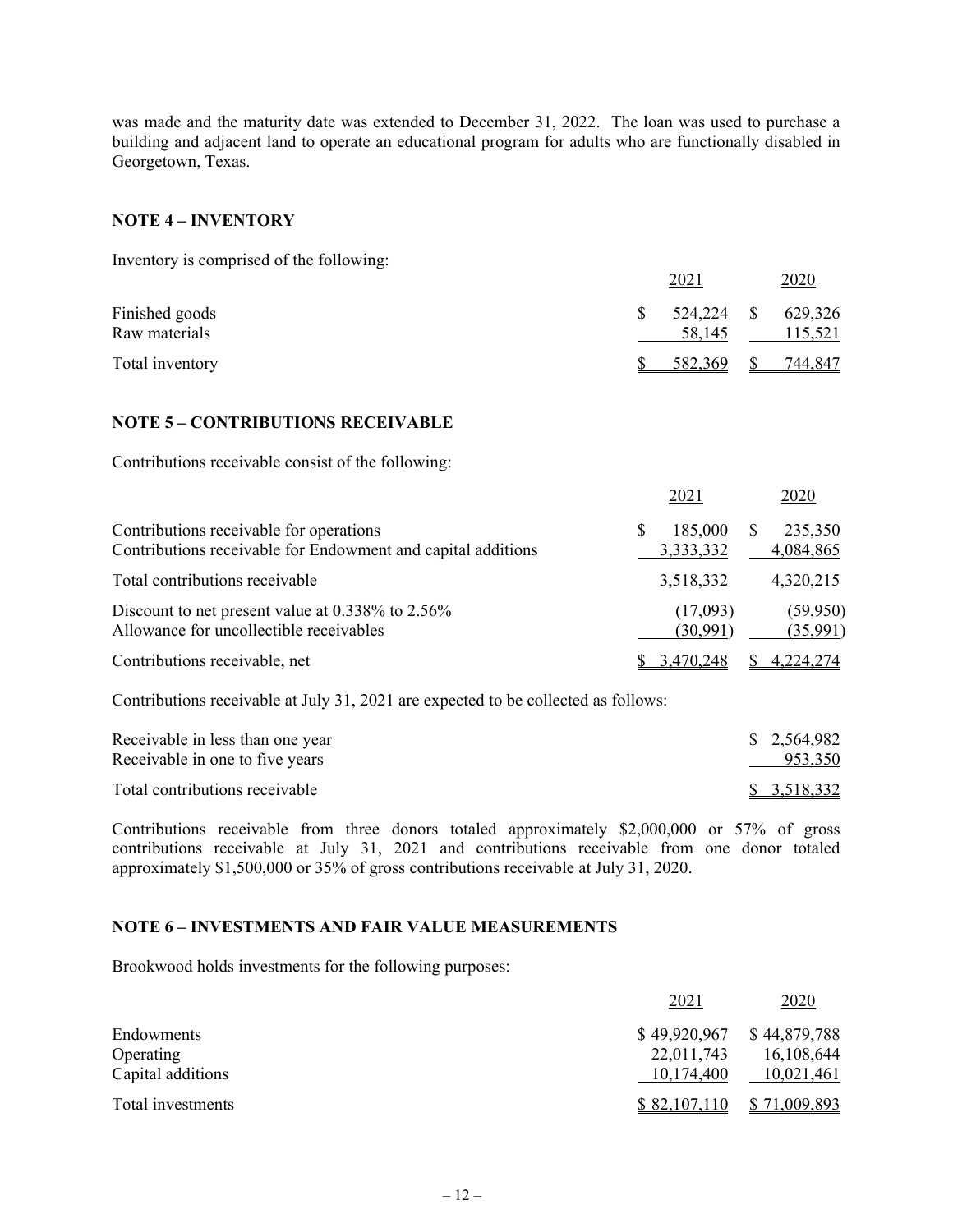The Endowment manages the investments of Brookwood and The Briarwood School in a combined investment portfolio (Investment Fund). The investments reported in the statement of financial position represent Brookwood's share of the Investment Fund. The Investment Fund consists of the following types of investments:

|                                          | 2021  | 2020  |
|------------------------------------------|-------|-------|
| Equity mutual funds                      | 41%   | 29%   |
| Money market mutual funds restricted and |       |       |
| designated for short-term projects       | 22%   | 24%   |
| Bond mutual funds                        | 15%   | 16%   |
| U. S. Treasury notes and bonds           | 7%    | 9%    |
| Asset backed securities                  | $5\%$ |       |
| Corporate bonds                          | 3%    | 14%   |
| Limited partnerships                     | $2\%$ | $2\%$ |
| U. S. Government agency securities       |       | $1\%$ |
| Other                                    | 5%    | 5%    |
| Total investments                        | 100%  | 100%  |

Investments are exposed to various risks such as interest rate, market, and credit risks. Because of these risks, it is at least reasonably possible that changes in the values of investment securities will occur in the near term and that such changes could materially affect the amounts reported in the statement of financial position and statement of activities.

Interest, dividends, and changes in fair value of the pooled investments are components of the net appreciation in value of interest in the Endowment pooled investments.

Generally accepted accounting principles require that certain assets and liabilities be reported at fair value and establish a hierarchy that prioritizes inputs used to measure fair value. Fair value is the price that would be received to sell an asset or paid to transfer a liability in an orderly transaction between market participants at the measurement date. The three levels of the fair value hierarchy are as follows:

- *Level 1* Inputs are unadjusted quoted prices in active markets for identical assets or liabilities that the reporting entity has the ability to access at the reporting date.
- *Level 2* Inputs are other than quoted prices included in Level 1, which are either directly observable or can be derived from or corroborated by observable market data at the reporting date.
- *Level 3* Inputs are not observable and are based on the reporting entity's assumptions about the inputs market participants would use in pricing the asset or liability.

The Investment Fund is valued at the fair value of the underlying investments. This valuation method may produce a fair value that may not be indicative of net realizable value or reflective of future fair values. Furthermore, while Brookwood believes its valuation method is appropriate, the use of different methods or assumptions could result in a different fair value measurement at the reporting date.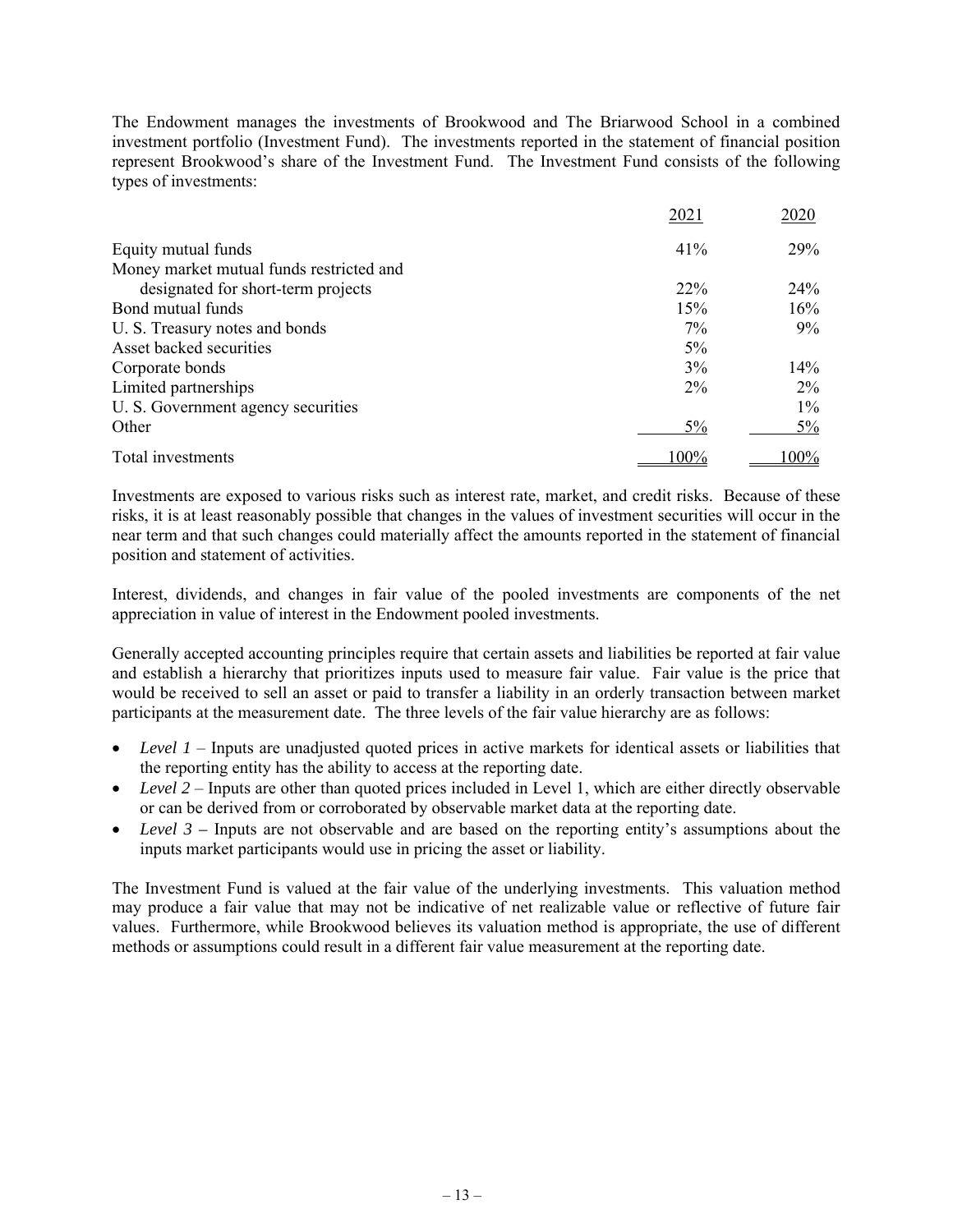#### **NOTE 7 – PROPERTY**

Property consists of the following:

|                                                            | 2021         | 2020         |
|------------------------------------------------------------|--------------|--------------|
| Right of use of land, buildings, and building improvements | \$61,750,356 | \$58,127,037 |
| Furniture, fixtures, and equipment                         | 4,672,344    | 4,582,615    |
| Transportation equipment                                   | 1,938,148    | 1,928,273    |
| Construction in progress                                   | 128,740      | 1,464,738    |
| Total property, at cost                                    | 68,489,588   | 66, 102, 663 |
| Accumulated depreciation                                   | (5,361,880)  | (5,093,807)  |
| Accumulated amortization                                   | (25,899,507) | (24,206,565) |
| Property, net                                              | \$37,228,201 | \$36,802,291 |

#### **NOTE 8 – EMPLOYEE BENEFIT PLANS**

*Retirement benefits –* Brookwood has awarded deferred compensation agreements to selected employees. Annual contributions under the agreements are made by Brookwood at its discretion. Employees vest in contributed amounts five years after contributions are made and are eligible to receive vested contributions upon leaving Brookwood or at age 65. In 2021 and 2020, no contribution was made to the plan.

All full-time employees of Brookwood are eligible to participate in Brookwood's defined contribution plan. Eligible employees can elect to contribute to the plan up to the Internal Revenue Service limit. Brookwood matches up to 2% of employee wages. Employees vest in the employer contributions 100% after three years. In 2021 and 2020, the employer matching contribution was approximately \$84,000 and \$74,000, respectively.

*Health benefits –* Brookwood self insures health benefits for its employees. Under this plan, health benefit claims are the responsibility of Brookwood subject to a maximum per employee and in the aggregate limit based on the number of its employees currently covered. Brookwood maintains a stoploss policy that becomes effective when claims aggregate to the predetermined amount of approximately \$2,200,000 in 2021 and 2020.

#### **NOTE 9 – NET ASSETS WITHOUT DONOR RESTRICTIONS**

Net assets without donor restrictions consist of the following:

|                                             | 2021         | 2020         |
|---------------------------------------------|--------------|--------------|
| Property, net                               | \$37,228,201 | \$36,802,291 |
| Board-designated endowment funds            | 15,345,680   | 14,281,646   |
| Undesignated                                | 21,905,313   | 13,087,111   |
| Total net assets without donor restrictions | \$74,479,194 | \$64,171,048 |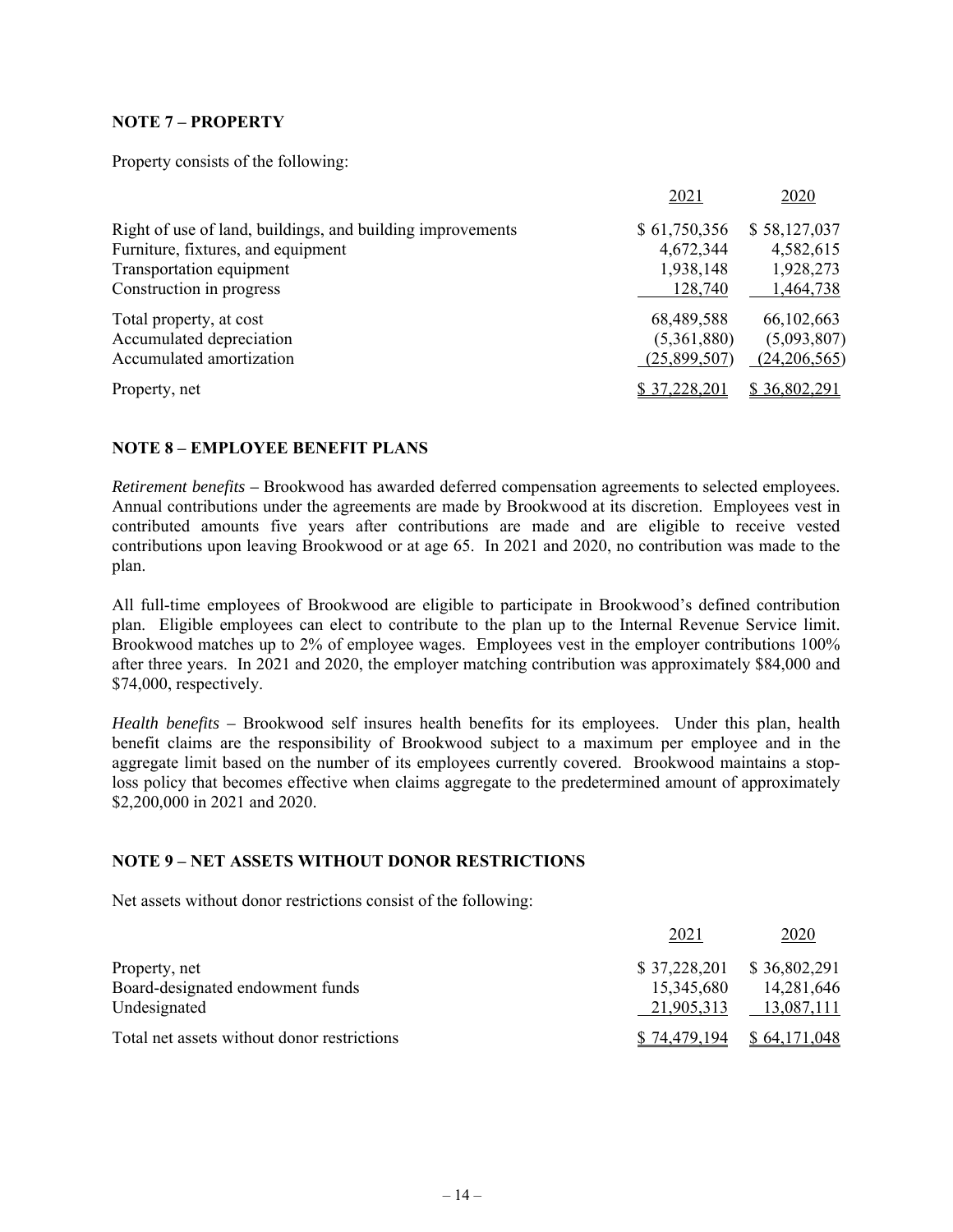### **NOTE 10 – NET ASSETS WITH DONOR RESTRICTIONS**

Net assets with donor restrictions are restricted as follows:

|                                                             | 2021         | 2020         |
|-------------------------------------------------------------|--------------|--------------|
| Subject to expenditure for specified purpose:               |              |              |
| Capital improvements and additions to property              | \$13,535,038 | \$15,448,035 |
| Citizen life activities, support, equipment and development | 697,236      | 683,923      |
| Medical supplies and equipment                              | 248,924      | 241,621      |
| Tuition assistance                                          | 170,000      | 210,350      |
| Vehicles, equipment and building maintenance                | 117,941      | 73,113       |
| Professional development                                    | 114,730      | 113,926      |
| Continuing care                                             | 88,757       | 88,757       |
| Hurricane Harvey repairs                                    | 71,633       | 71,633       |
| Renewable energy                                            | 67,861       | 67,861       |
| Total subject to expenditure for specified purpose          | 15,112,120   | 16,999,219   |
| Endowments subject to spending policy and appropriation:    |              |              |
| Brookwood operations                                        | 17,862,486   | 15,854,463   |
| Vehicles, equipment and building maintenance                | 5,048,845    | 4,498,287    |
| Tuition assistance                                          | 4,799,920    | 4,138,909    |
| Staff development                                           | 3,124,879    | 2,780,207    |
| Continuing care                                             | 1,669,324    | 1,505,937    |
| Nursing care                                                | 906,965      | 800,212      |
| Educational chair                                           | 756,726      | 682,660      |
| Kilroy memory care                                          | 158,817      | 140,139      |
| Retail building maintenance                                 | 154,441      | 136,278      |
| Other                                                       | 146,234      | 124,400      |
| Total endowments                                            | 34,628,637   | 30,661,492   |
| Total net assets with donor restrictions                    | \$49,740,757 | \$47,660,711 |

### **NOTE 11 – ENDOWMENT FUNDS**

Brookwood has donor-restricted endowment funds that are maintained in accordance with explicit donor stipulations and board-designated endowment funds.

The Endowment was established to provide long-term support to the programs and operations of Brookwood. The Endowment consists of donor-restricted endowment funds and funds the Board of Directors of Brookwood have designated to function as an endowment. Board-designated endowment funds are *net assets without donor restrictions* internally-designated to provide support for the organization generally for a long-term, but not necessarily a specified period of time. The Board of Directors of Brookwood retains discretion over the use of these funds.

Donor-restricted endowment funds are maintained in accordance with explicit donor stipulations and are subject to the Texas Uniform Prudent Management of Institutional Funds Act (TUPMIFA). TUPMIFA provides guidelines about what constitutes prudent spending and explicitly requires consideration of preservation of the fund. The Board of Directors of Brookwood has interpreted TUPMIFA as requiring a focus on the entirety of donor-restricted endowment funds, including original gift amounts and net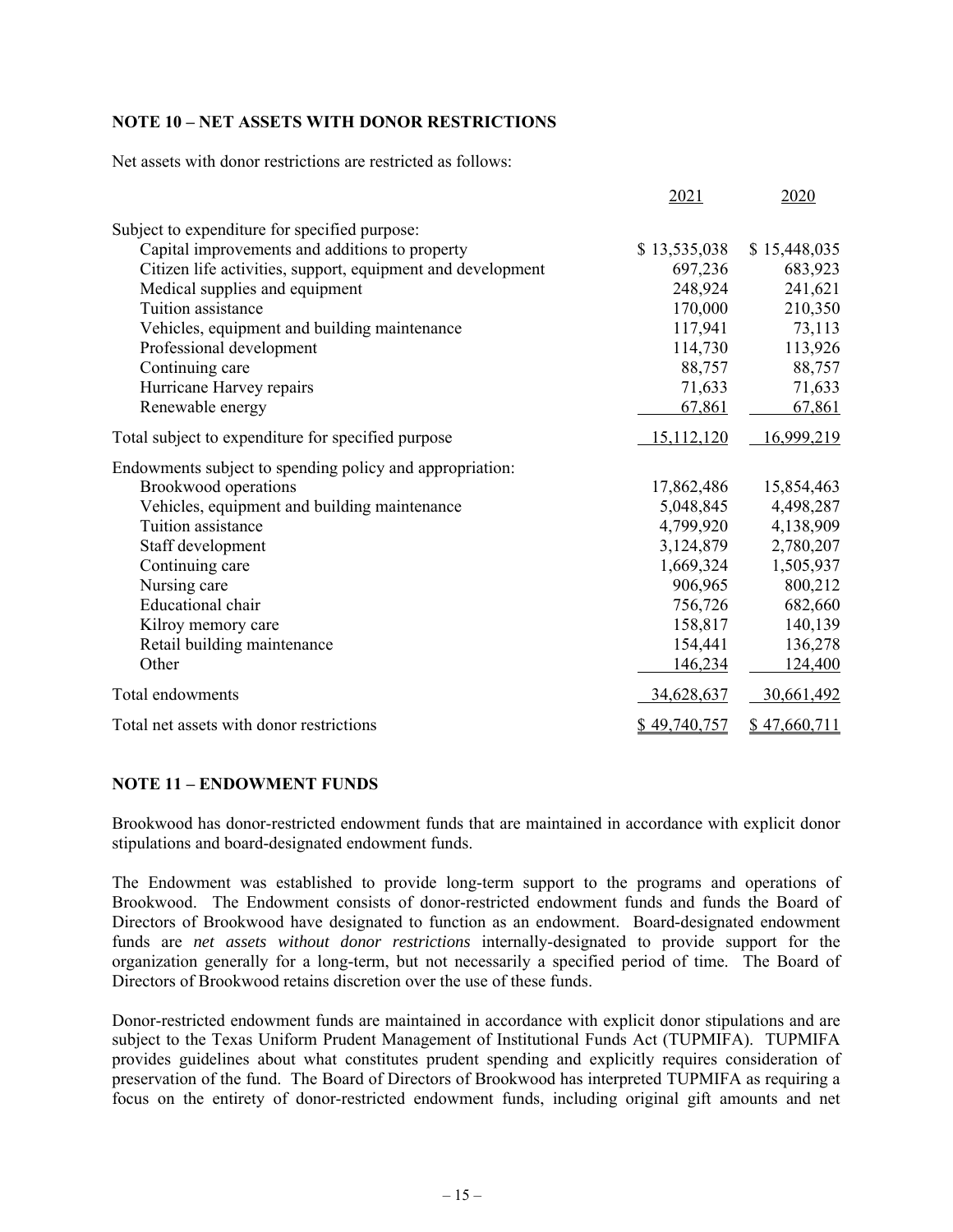appreciation, allowing Brookwood to appropriate for expenditure or accumulate as much of an endowment fund as considered prudent for the uses, benefits, purposes, and duration for which the fund was established, subject to explicit donor stipulations.

As a result of this interpretation, Brookwood classifies contributions to an endowment plus any donorstipulated accumulations as *net assets with donor restrictions* required to be maintained in perpetuity. This amount is not reduced by investment losses or by appropriation and spending. The portion of the Endowment not required to be maintained in perpetuity also is classified as *net assets with donor restrictions* until appropriated in accordance with spending policies and used for the stipulated purpose, if any.

An endowment fund is *underwater* if the fair value of the fund's investments falls below the amount required to be maintained in perpetuity because of declines in the fair value of investments and/or continued appropriation and spending in accordance prudent spending. There were no such deficiencies at July 31, 2021 or 2020.

## **Return Objectives and Risk Parameters**

Brookwood has adopted investment and spending policies for endowment assets that attempt to provide a predictable stream of funding to programs supported by its endowments while seeking to maintain the purchasing power of the endowment assets. Under this policy, as approved by the Board of Directors of Brookwood, the endowment assets are invested in a manner that is intended to produce an annualized return that should exceed the return of the balanced index. The balanced index is a composite index representing each asset class weighted for the proportion of the asset class held.

### **Strategies Employed for Achieving Objectives**

To satisfy its long-term rate-of-return objectives, Brookwood relies on a total return strategy in which investment returns are achieved through both capital appreciation (realized and unrealized) and investment return (interest and dividends). Brookwood targets a diversified asset allocation that places a greater emphasis on equity-based investments to achieve its long-term return objectives within prudent risk constraints.

## **Spending Policy**

Brookwood has a policy of appropriating for distribution each year an amount not to exceed 5% of its endowment fund's average fair value over the prior three years as of the March 31 preceding the fiscal year in which the distribution is planned. The spending policy is reviewed from time to time and the formula adjusted for maximum distributions based upon the current needs of Brookwood and upon its determination of a prudent maximum sustainable spending rate based upon expected available investment return. In fiscal years 2021 and 2020, the Endowment distributed 3% of budgeted revenues.